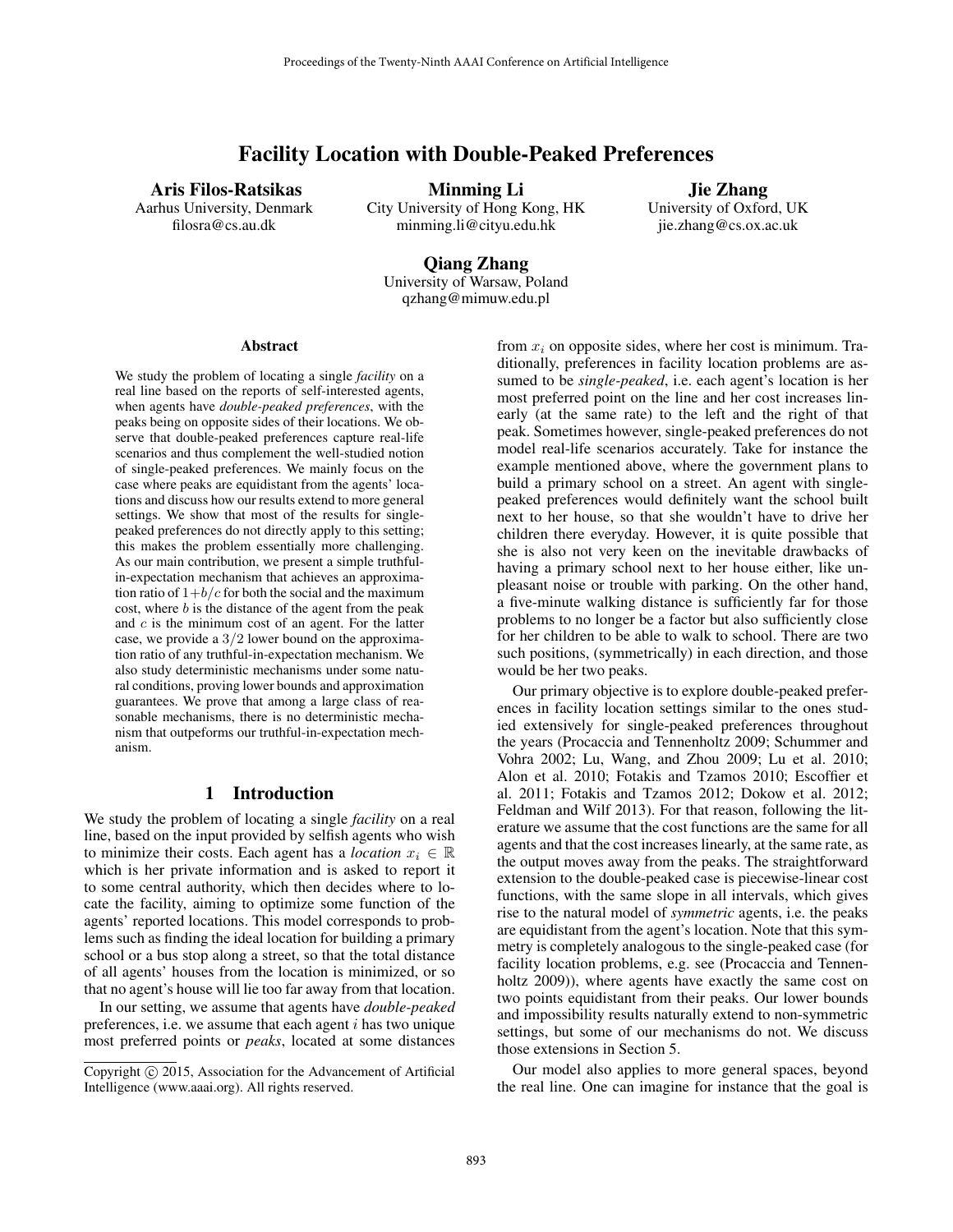to build a facility on the plane where for the same reasons, agents would like the facility to be built at some distance from their location, in *every direction*. This translates to an agent having infinitely many peaks, located on a circle centered around her location. In that case of course, we would no longer refer to agents' preferences as double-peaked but the underyling idea is similar to the one presented in this paper. We do not explore such extensions here; we leave that for future work.

Agents are self-interested entities that wish to minimize their costs. We are interested in mechanisms that ensure that agents are not incentivized to report anything but their actual locations, namely *strategyproof* mechanisms. We are also interested in *group strategyproof* mechanisms, i.e., mechanisms that are resistant to manipulation by coalitions of agents. Moreover, we want those mechanisms to achieve some good performance guarantees, with respect to our goals. If our objective is to minimize the sum of the agent's costs, known as the *social cost*, then we are looking for strategyproof mechanisms that achieve a social cost as close as possible to that of the optimal mechanism, which need not be strategyproof. The prominent measure of performance for mechanisms in computer science literature is the approximation ratio (Dughmi and Gosh 2010; Guo and Conitzer 2010; Ashlagi et al. 2010; Caragiannis, Filos-Ratsikas, and Procaccia 2011), i.e., the worst possible ratio of the social cost achieved by the mechanism over the minimum social cost over all instances of the problem. The same holds if our objective is to minimize the *maximum cost* of any agent. In the case of *randomized mechanisms*, i.e., mechanisms that output a probability distribution over points in  $\mathbb R$ , instead of a single point, as a weaker strategyproofness constraint, we require *truthfulness-in-expectation*, i.e., a guarantee that no agent can reduce her expected cost from misreporting.

# Double-peaked preferences in practice

Single-peaked preferences were introduced in (Black 1957 reprint at 1986) as a way to avoid *Condorcet cycles* in majority elections. Moulin (1980) characterized the class of strategyproof mechanisms in this setting, proving that *median voter schemes* are essentially the only strategyproof mechanisms for agents with single-peaked preferences. Doublepeaked preferences have been mentioned in social choice literature (e.g. see (Cooter 2002)), to describe settings where preferences are not single-peaked, voting cycles do exist and majority elections are not possible. In broader social choice settings, they can be used to model situations where e.g. a left-wing party might prefer a more conservative but quite effective policy to a more liberal but ineffective one on a left-to-right political axis. In fact, Egan (2013) provides a detailed discussion on double-peaked preferences in political decisions. He uses a 1964-1970 survey about which course of action the United States should take with regard to the Vietnam war as an example where the status quo (keep U.S, troops in Vietnam but try to terminate the war) was ranked last by a considerable fraction of the population when compared to a left-wing policy (pull out entirely) or a rightwing policy (take a stronger stand). This demonstrates that in a scenario where the standard approach would be to assume that preferences are single-peaked, preferences can instead be double-peaked. Egan provides additional evidence for the occurence of double-peaked preferences supported by experimental results based on surveys on the U.S. population, for many different problems (education, health care, illegal immigration treatment, foreign oil treatment e.t.c.). More examples of double-peaked preferences in real-life scenarios are presented in (Rosen 2004). The related work demonstrates that although they might not be as popular as their single-peaked counterpart, double-peaked preferences do have applications in settings more general than the street example described earlier. On the other hand, the primary focus of this paper is to study double-peaked preferences on facility location settings and therefore the modelling assumptions follow the ones of the facility location literature.

## Our results

Our main contribution is a truthful-in-expectation mechanism (M1) that achieves an approximation ratio of  $1 + b/c$ for the social cost and max $\{1 + b/c, 2\}$  for the maximum cost, where b is the distance between an agent's location and her peak and  $c$  is her minimum cost. We also prove that no truthful-in-expectation mechanism can do better than a 3/2 approximation for the maximum cost proving that at least for the natural special case where  $b = c$ , Mechanism M1 is not far from the best possible. For deterministic mechanisms, we prove that no mechanism in a wide natural class of strategyproof mechanisms can achieve an approximation ratio better than  $1 + b/c$  for the social cost and  $1 + 2b/c$  for the maximum cost and hence cannot outperform Mechanism M1. To prove this, we first characterize the class of strategyproof, anonymous and position invariant mechanisms for two agents by a single mechanism (M2). Intuitively, anonymity requires that all agents are handled equally by the mechanism while position invariance essentially requires that if we shift an instance by a constant, the location of the facility should be shifted by the same constant as well. This is a quite natural condition and can be interpreted as a guarantee that the facility will be located *relatively* to the reports of the agents and independently of the underlying network (e.g. the street).

We prove that the approximation ratio of Mechanism M2 for the social cost is  $\Theta(n)$ , where *n* is the number of agents and conjecture that no deterministic strategyproof mechanism can achieve a constant approximation ratio in this case. For the maximum cost, the ratio of Mechanism M2 is  $\max\{1+2b/c, 3\}$  which means that the mechanism is actually the best in the natural class of anonymous and position invariant mechanisms. For any deterministic strategyproof mechanism, we prove a lower bound of 2 on the approximation ratio, proving that at least for the natural case of  $b = c$ , Mechanism M2 is also not far from optimal. Finally, we prove an impossibility result; there is no group strategyproof, anonymous and position invariant mechanism for the problem. This is in constrast with the single-peaked preference setting, where there is a large class of group strategyproof mechanisms that satisfy those properties. Our results are summarized in Table 1.

Most of our results appear without proofs, due to lack of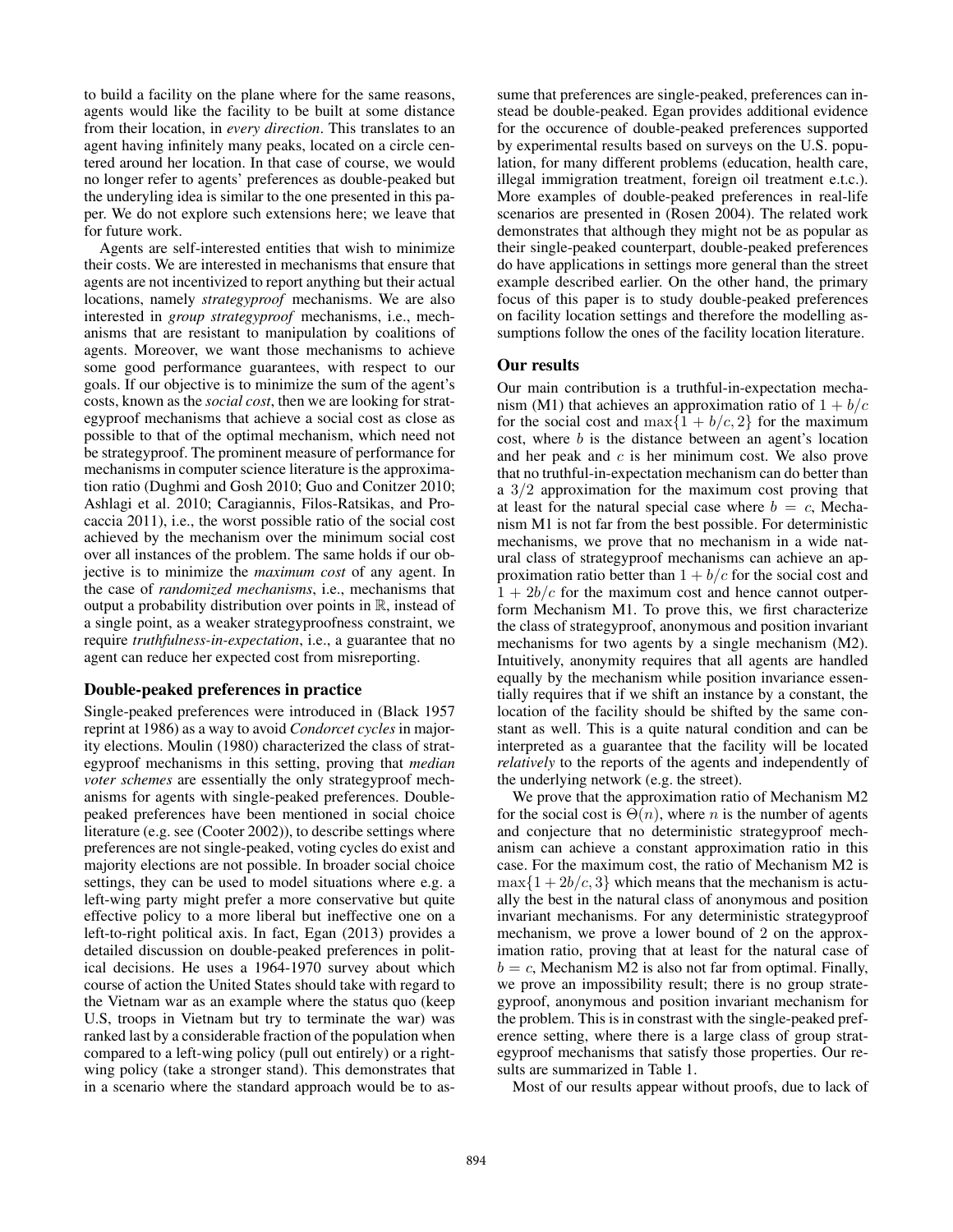space; the proofs appear in the full version.

# 2 Preliminaries

Let  $N = \{1, 2, \ldots, n\}$  be a set of *agents*. We consider the case where agents are located on a line, i.e., each agent  $i \in$ N has a location  $x_i \in \mathbb{R}$ . We will occasionally use  $x_i$  to refer to both the position of agent  $i$  and the agent herself. We will call the collection  $\mathbf{x} = \langle x_1, \ldots, x_n \rangle$  a *location profile* or an *instance*.

A *deterministic mechanism* is a function  $f : \mathbb{R}^n \mapsto \mathbb{R}$  that maps a given location profile to a point in  $\mathbb{R}$ , the location of the *facility*. We assume that agents have *double-peaked preferences*, symmetric with respect to the origin. We discuss how our results extend to non-symmetric agents in Section 5. Given any instance x and a location  $y \in \mathbb{R}$ , the cost of agent  $i$  is

$$
cost(y, x_i) = \begin{cases} c + |x_i - b - y| & \text{if } y \le x_i \\ c + |x_i + b - y| & \text{if } y > x_i \end{cases}
$$

where c and b are positive constants. We will say that y *admits* a cost of  $cost(y, x_i)$  for agent i on instance x. For a mechanism that outputs  $f(\mathbf{x})$  on instance x, the cost of agent i is  $cost(f(\mathbf{x}), x_i)$ . Intuitively, each agent has two most favorable locations, i.e.,  $x_i - b$  and  $x_i + b$ , which we refer to as the *peaks* of agent i. Note that these peaks are actually the troughs of the curve of the cost function, but much like most related work, we refer to them as peaks. The parameter  $c > 0$  is the minimum cost incurred to an agent when the facility is built on one of her peaks.<sup>1</sup> Note that the special case, where  $b = c$  corresponds to the natural setting where the incurred minimum cost of an agent is interpreted as the distance she needs to cover to actually reach the facility. This case is particularly appealing, since the bounds we obtain are clean numbers, independent of  $b$  and  $c$ . The bounds for the natural case can be obtained directly by letting  $b = c$  in all of our results.

A *randomized mechanism* is a function  $f : \mathbb{R}^n \mapsto \Delta(\mathbb{R})$ , where  $\Delta(\mathbb{R})$  is the set of probability distributions over  $\mathbb{R}$ . It maps a given location profile to probabilistically selected locations of the facility. The expected cost of agent  $i$  is  $\mathbb{E}_{y \sim \mathcal{D}}[\text{cost}(y, x_i)]$ , where  $\mathcal D$  is the probability distribution of the mechanism outputs.

We will call a deterministic mechanism f *strategyproof* if no agent would benefit by misreporting her location, regardless of the locations of the other agents. This means that for every  $x \in \mathbb{R}^n$ , every  $i \in N$  and every  $x'_i \in$  $\mathbb{R}, \ \text{cost}(f(\mathbf{x}), x_i) \ \leq \ \text{cost}(f(x'_i, \mathbf{x}_{-i}), x_i), \ \text{where} \ \mathbf{x}_{-i} =$  $\langle x_1, \ldots, x_{i-1}, x_{i+1}, \ldots, x_n \rangle$ . A mechanism is *truthful-inexpectation* if it guarantees that every agent always minimizes her expected cost by reporting her location truthfully. Throughout the paper we will use the term *strategyproofness* when refering to deterministic mechanisms and the term *truthfulness* when refering to randomized mechanisms.

A mechanism is *group strategyproof* if there is no coalition of agents, who by jointly misreporting their locations, affect the outcome in a way such that the cost of none of them increases and the cost of at least one of them strictly decreases. In other words, there is no  $S \subseteq N$  such that for some misreports  $x'_{S}$  of agents in S and some reports  $\mathbf{x}_{-S}$  of agents in  $\hat{N} \backslash S$ ,  $\text{cost}(f(x'_{S}, \mathbf{x}_{-S}), x_i) \leq \text{cost}(\hat{f}(\mathbf{x}), x_i)$  for all  $i \in S$ , and  $\text{cost}(f(x_S', \mathbf{x}_{-S}), x_j) < \text{cost}(f(\mathbf{x}), x_j)$  for at least one  $j \in S$ .

Given an instance x and a location  $y \in \mathbb{R}$ , the *social cost* and the *maximum cost* of y are defined respectively as:

$$
SC_y(\mathbf{x}) = \sum_{i=1}^n \text{cost}(y, x_i) , \quad MC_y(\mathbf{x}) = \max_{i \in N} \text{cost}(y, x_i).
$$

We will say that y *admits* a social cost of  $SC_y(\mathbf{x})$  or a maximum cost of  $MC_y(\mathbf{x})$ . We will call  $y \in \mathbb{R}$  an *optimal location* (for the social cost), if  $y \in \arg\min_y SC_y(\mathbf{x})$ . The definition for the maximum cost is analogous. Let  $SC_{opt}(\mathbf{x})$ and  $MC_{opt}(\mathbf{x})$  denote the social cost and the maximum cost of an optimal location respectively, on instance x. For a mechanism f that outputs  $f(\mathbf{x})$  on instance x, we will call  $SC_{f(x)}(x)$  the social cost of the mechanism and we will denote it by  $SC_f(\mathbf{x})$ ; and analogously for the maximum cost.

We are interested in strategyproof mechanisms that perform well with respect to the goal of minimizing either the social cost or the maximum cost. We measure the performance of the mechanism by comparing the social/maximum cost it achieves with the optimal social/maximum cost, on any instance x.

The approximation ratio of mechanism  $f$ , with respect to the social cost, is given by

$$
r = \sup_{\mathbf{x}} \frac{SC_{f}(\mathbf{x})}{SC_{opt}(\mathbf{x})}.
$$

The approximation ratio of mechanism  $f$ , with respect to maximum cost, is defined similarly.

For randomized mechanisms, the definitions are similar and the approximation ratio is calculated with respect to the expected social or maximum cost, i.e., the expected sum of costs of all agents and expected maximum cost of any agent, respectively.

Finally we consider some properties which are quite natural and are satisfied by many mechanisms (including the optimal mechanism). A mechanism f is *anonymous*, if for every location profile x and every permutation  $\pi$  of the agents,  $f(x_1, ..., x_n) = f(x_{\pi(1)}, ..., x_{\pi(n)})$ . We say that a mechanism f is *onto*, if for every point  $y \in \mathbb{R}$  on the line, there exists a location profile x such that  $f(\mathbf{x}) = y$ . Without loss of generality, for anonymous mechanisms, we can assume  $x_1 \leq \cdots \leq x_n$ .

A property that requires special mention is that of *position invariance*, which is a very natural property as discussed in the introduction. This property was independently defined by (Feigenbaum, Sethuraman, and Ye 2013) where it was referred to as *shift invariance*. One can view position invariance as an analogue to *neutrality* in problems like the one studied here, where there is a continuum of outcomes instead of a finite set.

<sup>&</sup>lt;sup>1</sup>It is not hard to see by our results that if we let an agent's cost be zero on her peaks, then in very general settings, no determnistic strategyproof mechanism can guarantee a finite approximation ratio.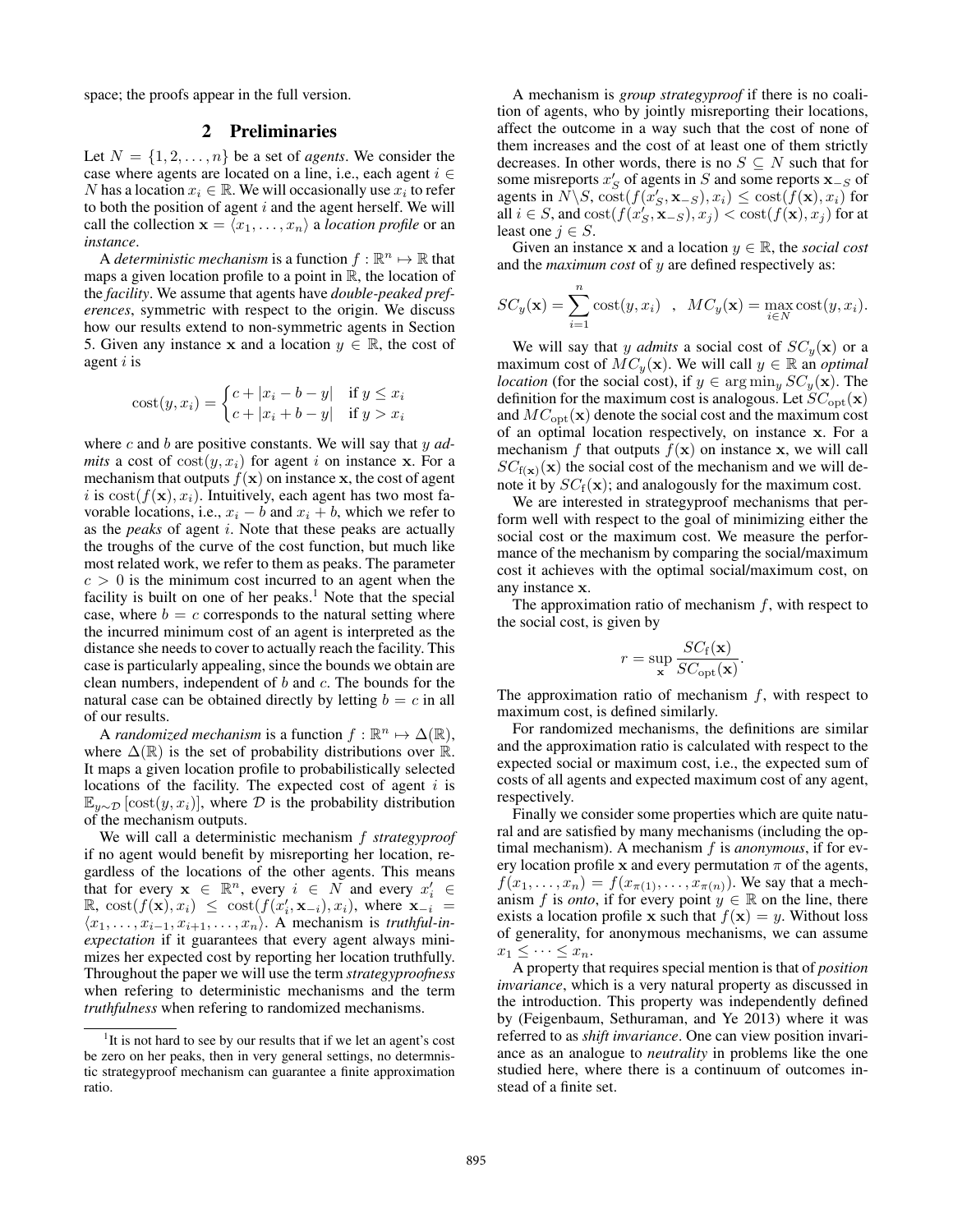Definition 1. *A mechanism* f *satisfies* position invariance*, if for all location profiles*  $\mathbf{x} = \langle x_1, ..., x_n \rangle$  *and*  $t \in \mathbb{R}$ *, it holds*  $f(x_1 + t, x_2 + t, \ldots, x_n + t) = f(\mathbf{x}) + t$ *. In this case, we will call such a mechanism* position invariant*. We will refer to instances* **x** and  $\langle x_1 + t, x_2 + t, \ldots, x_n + t \rangle$  as position equivalent*.*

Note that position invariance implies the onto condition. Indeed, for any location profile x, with  $f(x) = y$ , we have  $f(x_1+t, x_2+t, \ldots, x_n+t) = y' = y+t$  for any  $t \in \mathbb{R}$ , so every point  $y' \in \mathbb{R}$  is a potential output of the mechanism.

#### 3 A truthful-in-expectation mechanism

We start the exposition of our results with our main contribution, a truthful-in-expectation mechanism that achieves an approximation ratio of  $1 + b/c$  for the social cost and  $\max\{1+b/c, 2\}$  for the maximum cost.

**Mechanism M1.** *Given any instance*  $x = \langle x_1, ..., x_n \rangle$ *, find the median agent*  $x_m = \text{median}(x_1, ..., x_n)$ *, breaking ties in favor of the agent with the smallest index. Output*  $f(\mathbf{x}) = x_m - b$  *with probability*  $\frac{1}{2}$  *and*  $f(\mathbf{x}) = x_m + b$ with probability  $\frac{1}{2}$ .

#### Theorem 1. *Mechanism M1 is truthful-in-expectation.*

*Proof.* First, note that the median agent does not have an incentive to deviate, since her expected cost is already minimum, neither does any agent i for which  $x_i = x_m$ . Hence, for the deviating agent i it must be either  $x_i < x_m$  or  $x_i > x_m$ . We consider three cases when  $x_i < x_m$ . The proof for the case  $x_i > x_m$  is symmetric. Observe that for agent  $i$  to be able to move the position of the facility, she has to report  $x'_i \geq x_m$  and change the identity of the median agent. Let  $x'_m$  be the median agent in the new instance  $\langle x'_i, x_{-i} \rangle$ , after agent *i*'s deviation. If  $x'_m = x_m$ , then obviously agent  $x_i$  does not gain from deviating, so we will assume that  $x'_m > x_m$ .

**Case 1:**  $x_i + b \leq x_m - b$  (symmetrically  $x_i - b \geq x_m + b$ ). In this case, the cost of agent  $i$  is calculated with respect to  $x_i + b$  for both possible outcomes of the mechanism. Since  $x'_m - b > x_m - b$  and  $x'_m + b > x_m + b$ , it holds that  $|(x_i + b) - (x'_m - b)| > |(x_i + b) - (x_m - b)|$  and  $|(x_i + b) - (x'_m - b)|$  $\{b\} - (x_m' + b)^n > |(x_i + b) - (x_m + b)|$  and agent *i* can not gain from misreporting.

**Case 2:**  $x_m - b < x_i + b \le x_m$  (symmetrically  $x_m \le$  $x_i - b < x_m + b$ .

Again, the cost of agent  $i$  is calculated with respect to  $x_i + b$  for both outcomes of the mechanism. This time, it might be that  $|(x_i + b) - (x'_m - b)| < |(x_i + b) - (x_m - b)|$ but since  $(x'_m - b) - (x_m - b) = (x'_m + b) - (x_m + b)$ , it will also hold that  $|(x_i + b) - (x_m' + b)| > |(x_i + b) - (x_m + b)|$ and also  $|(x_i + b) - (x_m - b)| - |(x_i + b) - (x'_m - b)| =$  $|(x_i + b) - (x'_m + b)| - |(x_i + b) - (x_m + b)|$ . Hence, the expected cost of agent i after misreporting is at least as much as it was before.

**Case 3:**  $x_m < x_i + b \le x_m + b$  (symmetrically  $x_m - b \le$  $x_i - b < x_m$ ).

The cost of agent i before misreporting is calculated with respect to  $x_i-b$  when the outcome is  $x_m-b$  and with respect to  $x_i + b$  when the outcome is  $x_m + b$ . For any misreport

 $x'_i < x_i + b$ , this is still the case (for  $x'_m - b$  and  $x'_m + b$ respectively) and since  $(x'_m - b) - (x_m - b) = (x'_m + b) (x_m + b)$ , her expected cost is not smaller than before. For any misreport  $x'_i > x_i + b$ , her cost is calculated with respect to  $x_i + b$  for both possible outcomes of the mechanism and for the same reason as in Case 2, her expected cost is at least as much as it was before misreporting. П

Next, we will calculate the approximation ratio of the mechanism. In order to do that, we will need the following lemma.

**Lemma 1.** Let  $\mathbf{x} = \langle x_1, ..., x_m, ..., x_n \rangle$ , where  $x_m$  = median  $(x_1, ..., x_n)$ , breaking ties in favor of the smallest *index. There exists an optimal location for the social cost in*  $[x_m - b, x_m + b]$ .

*Proof.* Assume for contradiction that this is not the case. Then, for any optimal location  $y$ , it must be that either  $y < x_m - b$  or  $y > x_m + b$ .

Assume first that  $y < x_m - b$ . Since  $x_m$  is the median agent, it holds that for at least  $\lceil n/2 \rceil$  agents,  $x_i - b \ge x_m - b$ , that is  $x_m - b$  admits a smaller cost for at least  $\lceil n/2 \rceil$  agents when compared to  $y$ . Let  $X_1$  be the set of those agents. On the other hand, for each agent  $x_i < x_m$ ,  $x_m - b$  may admit a smaller or larger cost than  $y$ , depending on her position with respect to  $y$ . In the worst case, the cost is larger for every one of those agents, which happens when  $x_i + b \leq y$ for every agent with  $x_i < x_m$ . Let  $X_2$  be the set of those agents. Now observe that for any two agents  $x_a \in X_1$  and  $x_b \in X_2$ , it holds that  $\text{cost}(x_a, y) - \text{cost}(x_a, x_m - b) =$  $\text{cost}(x_b, x_m - b) - \text{cost}(x_b, y)$ . Since  $|X_1| \ge |X_2|$ , it holds that that  $SC_{x_m-b}(\mathbf{x}) \leq SC_y(\mathbf{x})$ . Since it can not be that  $SC_{x_m-b}(\mathbf{x}) < SC_y(\mathbf{x}), x_m-b$  is an optimal location and we get a contradiction.

Now assume  $y > x_m + b$ . Let  $y = x_m + b$ . If the number of agents is odd, then we can use an exactly symmetric argument to prove that  $SC_{x_m+b} \leq SC_y$ . If the number of agents is even, the argument can still be used, since our tie-breaking rule selects agent  $x_{n/2}$  as the median. Specifically,  $x_m + b$  admits a smaller cost for exactly  $n/2$  of the agents (including agent  $x_{n/2}$ ) and in the worst case, y admits a smaller cost for  $n/2$  agents as well. If  $X_1$  and  $X_2$ are the sets of those agents respectively, then again it holds that  $\cot(x_a, y) - \cot(x_a, x_m + b) = \cot(x_b, x_m + b)$  $cost(x_b, y)$  for  $x_a \in X_1$  and  $x_b \in X_2$  and we get a contradiction as before. □

We now proceed to proving the approximation ratio of Mechanism M1.

Theorem 2. *Mechanism M1 has an approximation ratio of*  $1 + \frac{b}{c}$  for the social cost.

*Proof.* Consider an arbitrary instance  $x = \langle x_1, ..., x_n \rangle$  and let  $x_m$  be the median agent. By Lemma 1, there exists an optimal location  $y \in [x_m-b, x_m+b]$ . Let  $\delta = y-(x_m-b)$ . For every agent *i*, it holds that  $\text{cost}(x_i, x_m - b) \leq \text{cost}(x_i, y) + \delta$ . To see this, first observe that  $|(x_i - b) - (x_m - b)| \le$  $|(x_i - b) - y| + \delta$  and that  $|(x_i + b) - (x_m - b)| \le$  $|(x_i + b) - y| + \delta$ . If the cost of an agent admitted by y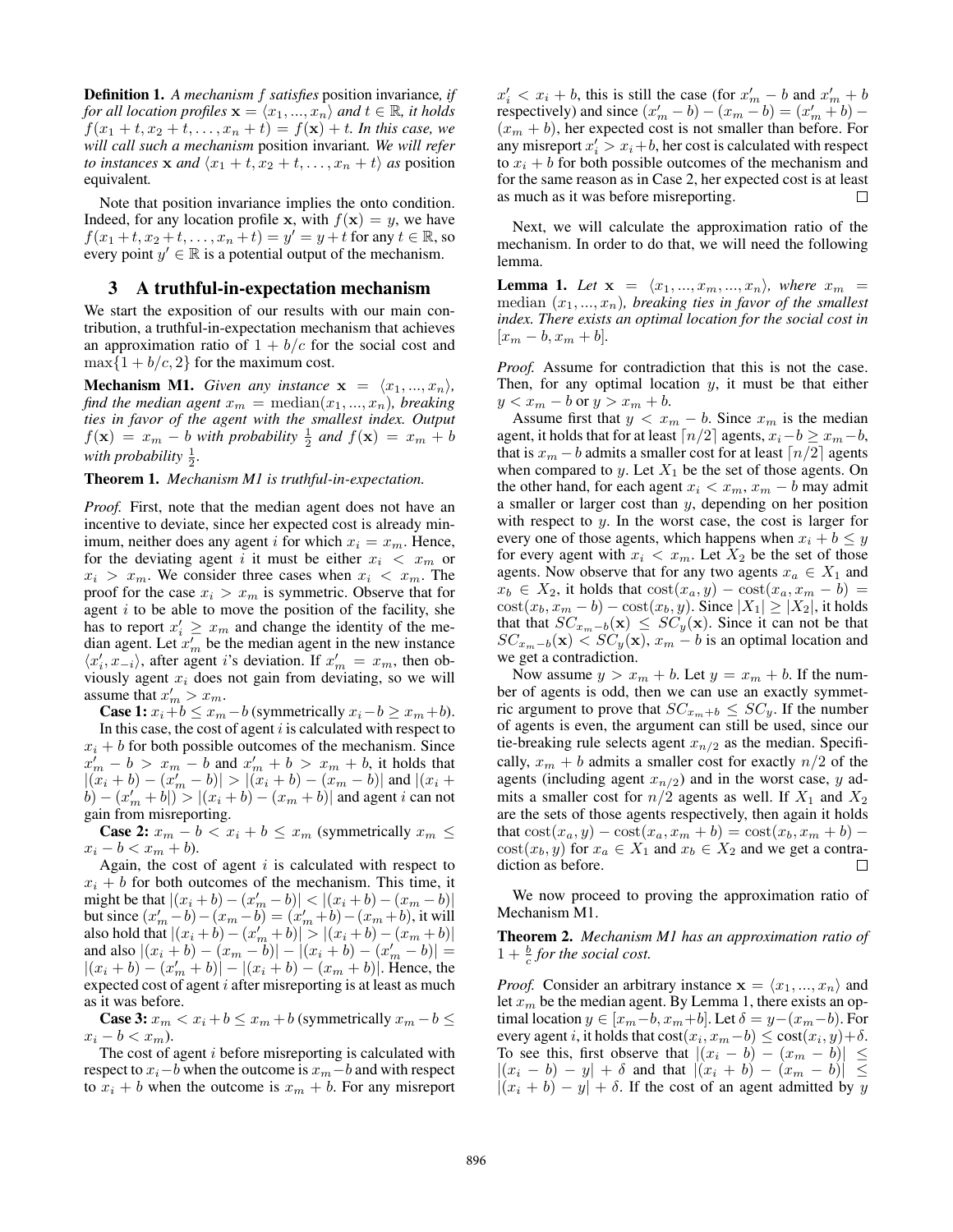and  $x_m - b$  is calculated with respect to the same peak, then  $\min(|(x_i-b)-(x_m-b)|, |(x_i+b)-(x_m-b)|) \leq \min(|(x_i-b)$  $b)-y|, |(x_i+b)-y|)+\delta$  and the inequality holds. If the cost is calculated with respect to different peaks for y and  $x_m-b$ , it must be that  $cost(x_i, x_m - b) = c + |(x_i - b) - (x_m - b)|$ and  $\text{cost}(x_i, y) = c + |x_i + b - y|$ , because  $x_m - b < y$ . Since  $|(x_i - b) - (x_m - b)| \le |(x_i + b) - (x_m - b)| \le |(x_i + b) - (x_m - b)|$  $b$ ) – y|+ $\delta$ , the inequality holds. Similarily, we can prove that  $cost(x_i, x_m + b) \le cost(x_i, y) + (2b - \delta)$  for every agent i. Hence, we can upper bound the cost of Mechanism M1  $\frac{1}{2}\sum_{i=1}^n \frac{\text{cost}(x_i, x_m - b) + \frac{1}{2}\sum_{i=1}^n \text{cost}(x_i, x_m + b)}{\sum_{i=1}^n (\text{cost}(x_i, y) + \delta) + \frac{1}{2}\sum_{i=1}^n (\text{cost}(x_i, y) + 2b - \delta)}$  $= SC_y(\mathbf{x}) + nb = SC_{\text{opt}}(\mathbf{x}) + nb$ . The approximation ratio then becomes  $1 + \frac{nb}{SC_{opt}(\mathbf{x})}$ , which is at most  $1 + \frac{b}{c}$ , since  $SC<sub>opt</sub>(**x**)$  is at least nc.

For the lower bound, consider the location profile  $x =$  $\langle x_1, ..., x_n \rangle$  with  $x_1 = ... = x_{k-1} = x_k - b = x_{k+1} - 2b =$  $\ldots = x_n - 2b$ . Note that the argument works both when  $n = 2k$  and when  $n = 2k + 1$  because Mechanism M1 selects agent  $x_k$  as the median agent in each case. The optimal location is  $x_1+c$  whereas Mechanism M1 equiprobably outputs  $f_{\text{M1}}(\mathbf{x}) = x_k - b$  or  $f_{\text{M1}}(\mathbf{x}) = x_k + b$ . The cost of the optimal location is  $SC_{opt}(\mathbf{x}) = nc + b$  whereas the cost of Mechanism M1 is  $SC_{M1}(\mathbf{x}) = nc + (1/2)(n - 1)b$  $+(1/2)(n-1)b = nc + (n-1)b$ . The approximation ratio then becomes  $\frac{nc+(n-1)b}{nc+b} = 1\frac{b}{c} \cdot \frac{n-2}{n+(b/c)}$ . As the number of agents grows to infinity, the approximation ratio of the mechanism on this instance approaches  $1 + b/c$ . This completes the proof.  $\Box$ 

We also consider the maximum cost and prove the approximation ratio of Mechanism M1 as well as a lower bound on the approximation ratio of any truthful-in-expectation mechanism. The results are summarized in Table 1.

## 4 Deterministic Mechanisms

We now turn our attention to deterministic mechanisms. Here, we provide an overview of our results; see the full version for a more detailed exposition. First, consider the following very simple mechanism.

**Mechanism M2.** *Given any instance*  $x = \langle x_1, ..., x_n \rangle$ *, locate the facility always on the left peak of agent 1, i.e.*  $f(\mathbf{x}) = x_1 - b$ .

We note here that the mechanism  $f(\mathbf{x}) = x_n + b$  has exactly the same properties as Mechanism M2 and they are identical up to symmetric profiles. The analysis for the latter mechanism would be exactly the same. For that reason, we will consider them to be the same mechanism.

It is not difficult to see that Mechanism M2 is strategyproof. Mechanisms like Mechanism M2 that output the peaks of agents are known as *k-th order statistics*. In fact, Mechanism M2 is the only strategyproof *k*-th order statistic mechanism for double-peaked preferences, unlike the single-peaked preference case, where every k-th order statistic mechanism is (group) strategyproof. Note that Mechanism M2 is anonymous and position invariant. In fact, we obtain the following characterization for two agents.

**Theorem 3.** When  $n = 2$ , the only strategyproof mechanism *that satisfies position invariance and anonymity is Mechanism M2.*

The approximation guarantees of Mechanism M2 for the social cost and the maximum cost are summarized in Table 1. What stands out is the non-constant approximation ratio of the mechanism for the social cost. We believe that the inability to guarantee constant ratios is a broader characteristic of strategyproof deterministic mechanisms and not just Mechanism M2. Unfortunately, we were not able to prove that; what we were able to prove however is that no anonymous and position invariant mechanism can do better than Mechanism M1. Given the fact that those properties are usually possessed by mechanisms with good approximation guarantees, we can conjecture that no deterministic mechanism outperforms Mechanism M1. To prove the afformentioned bound, we make use of Theorem 3 in a creative way. First, we prove the following lemma.

Lemma 2. Let  $M^n$  be a strategyproof, anonymous and po*sition invariant mechanism for* n *agents. Then, for any location profile*  $\mathbf{x} = \langle x_1 = \ldots = x_{n/2}, x_{n/2+1} = \ldots = x_n \rangle$ , *it holds that*  $M^n(\mathbf{x}) = x_1 - b$ .

*Proof.* Let  $M^2$  be the following mechanism for two agents: On input location profile  $\langle \hat{x}_1, \hat{x}_2 \rangle$ , output  $M^n(\mathbf{x})$ , where  $\mathbf{x} = \langle x_1 = \cdots = x_{n/2}, x_{n/2+1} = \ldots = x_n \rangle$ , and  $x_1 = \hat{x}_1$ and  $x_{n/2+1} = \hat{x}_2$ . First, we claim that  $M^2$  is strategyproof, anonymous and position invariant. If that is true, then by Theorem 3,  $M^2$  is Mechanism M2 and the lemma follows.

First let  $\mathbf{\hat{x}} = \langle \hat{x}_1, \hat{x}_2 \rangle$ ,  $\mathbf{\hat{x}}' = \langle \hat{x}'_1, \hat{x}'_2 \rangle$  be any two position equivalent location profiles. Observe that the corresponding *n*-agent profiles **x** and **x**' obtained by placing  $n/2$  agents on  $\hat{x}_1$  and  $\hat{x}'_1$  and  $n/2$  agents on  $\hat{x}_2$  and  $\hat{x}'_2$  respectively are also position equivalent. Since  $M<sup>n</sup>$  is position invariant, it must hold that  $\hat{M}^n(\mathbf{x}) = M^n(\mathbf{x}')$  and hence by construction of  $M^2$ ,  $M^2(\hat{\mathbf{x}}) = M^2(\hat{\mathbf{x}}')$ . Since  $\hat{\mathbf{x}}$  and  $\hat{\mathbf{x}}'$  where arbitrary, Mechanism  $M^2$  is position invariant.

Similarly, let  $\hat{\mathbf{x}} = \langle \hat{x}_1, \hat{x}_2 \rangle$ ,  $\hat{\mathbf{x}}' = \langle \hat{x}'_1, \hat{x}'_2 \rangle$  be any two location profiles, such that  $\hat{x}'$  is obtained by  $\hat{x}$  by a permutation of the agents. The outcome of  $M^n$  on the corresponding n-agent location profiles (since the number of agents placed on  $\hat{x}_1$  and  $\hat{x}_2$  is the same) is the same and by construction of  $M^2$ ,  $M^2(\hat{\mathbf{x}}) = M^2(\hat{\mathbf{x}}')$  and since the profiles where arbitrary, the mechanism is anonymous.

Finally, for strategyproofness, start with a location profile  $\hat{\mathbf{x}}' = \langle \hat{x}'_1, \hat{x}'_2 \rangle$  and let  $\mathbf{x}' = \langle x'_1 = \cdots = x'_{n/2}, x'_{n/2+1} =$  $\ldots = x_n'$  be the corresponding *n*-agent location profile. Let  $y = M^n(\mathbf{x}')$  and let  $\text{cost}(x', y)$  be the cost of agents  $x'_1, \ldots, x'_{n/2}$  on  $x'$ . For any  $x_1$ , let  $\langle x_1, x'_2 \rangle = \ldots =$  $x'_{n/2}, x'_{n/2+1} = \ldots = x'_n$  be the resulting location profile. By strategyproofness of  $M^n$ , agent  $x'_1$  can not decrease her cost by misreporting  $x_1$  on profile  $x'$  and hence her cost on the new profile is at least  $cost(x', y)$ . Next, consider the location profile  $\langle x_1 = x_2, x_3' = \ldots = x_{n/2}', x_{n/2+1}' =$  $\ldots = x_n'$  and observe that by the same argument, the cost of agent  $x_2$  is not smaller on the new profile when compared to  $\langle x_1, x_2' = \ldots = x_{n/2}', x_{n/2+1}' = \ldots = x_n' \rangle$  and hence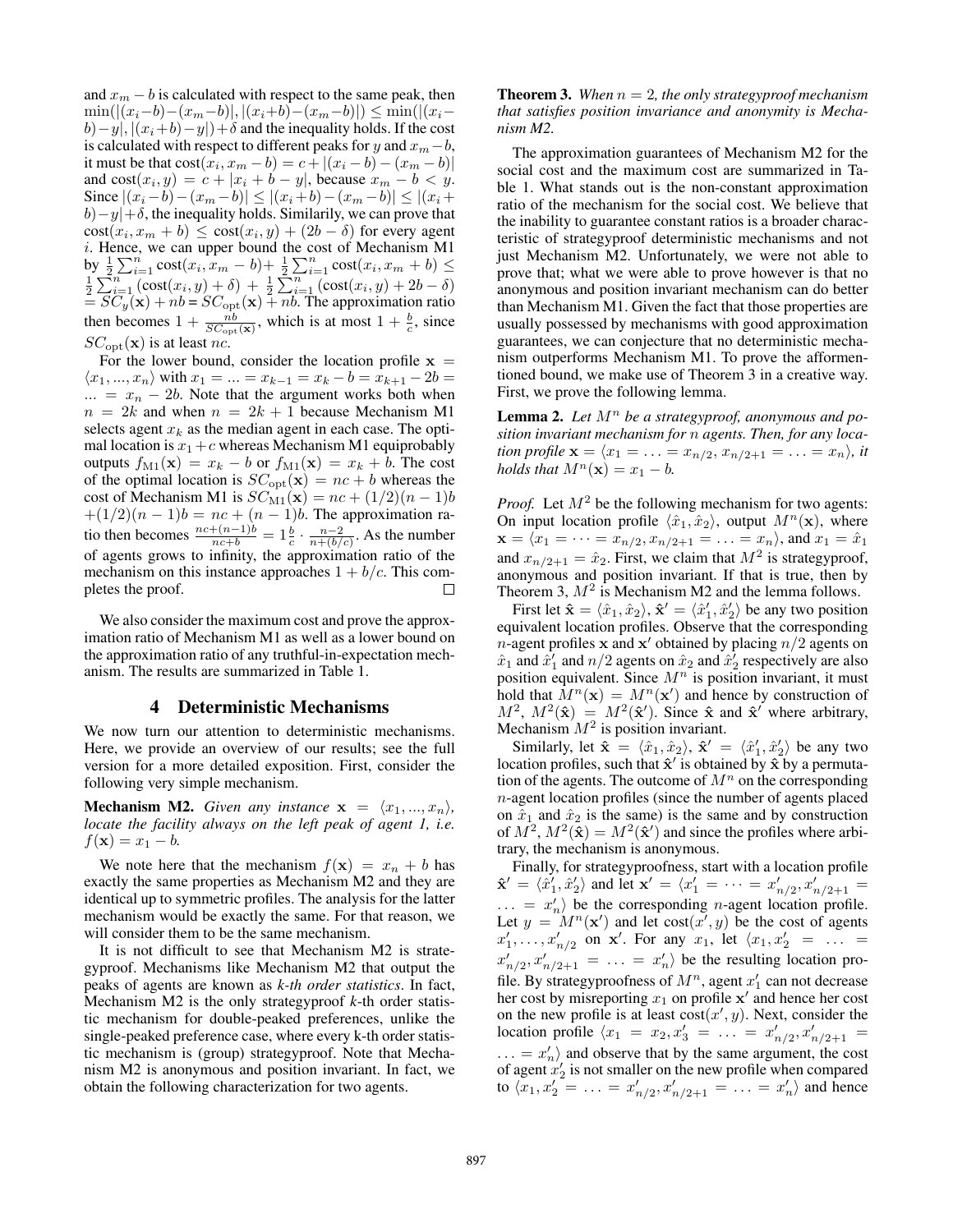Table 1: Summary of our results. The lower bounds for deterministic mechanisms hold for anonymous and position invariant strategyproof mechanisms. For ( ∗ ), an additional lower bound of 2 holds under no conditions. Fields indicated by (-) are not proven yet. For the maximum cost, the approximation ratios are actually  $\max\{1+2b/c, 3\}$  and  $\max\{1+b/c, 2\}$  respectively. The results for single-peaked preferences are also noted for comparison.

|                     |                    | Double-peaked      | Single-peaked  |                |  |  |
|---------------------|--------------------|--------------------|----------------|----------------|--|--|
|                     | Ratio              | Lower              | Ratio          | Lower          |  |  |
| <b>Social cost</b>  |                    |                    |                |                |  |  |
| Deterministic       | $\Theta(n)$        | $1 + \frac{b}{c}$  |                |                |  |  |
| Randomized          | $1 + \frac{b}{c}$  |                    |                |                |  |  |
| <b>Maximum</b> cost |                    |                    |                |                |  |  |
| Deterministic*      | $1 + \frac{2b}{a}$ | $1 + \frac{2b}{c}$ | $\mathfrak{D}$ | $\mathfrak{D}$ |  |  |
| Randomized          |                    | 3/2                |                |                |  |  |

her cost is at least  $cost(x', y)$ . Continuing like this, we obtain the profile  $\langle x_1 = ... = x_{n/2}, x'_{n/2+1} = ... = x'_n \rangle$  and by the same argument, the cost of agent  $x'_{n/2}$  on this profile is at least  $cost(x', y)$ . The location profile  $\langle x_1 = \ldots =$  $x_{n/2}, x'_{n/2+1} = \ldots = x'_n$  corresponds to the 2-agent location profile  $\hat{\mathbf{x}} = \langle \hat{x}_1, \hat{x}_2' \rangle$  and by construction of  $M^2$ ,  $cost(\hat{x}'_1, M^2(\hat{x}')) \leq cost(\hat{x}'_1, M^2(\hat{x}))$  and since the choice of  $x_1$  (and hence the choice of  $\hat{x_1}$ ) was arbitrary, Mechanism  $M^2$  is strategyproof.  $\Box$ 

Theorem 4. *Any strategyproof mechanism that satisfies position invariance and anonymity achieves an approximation ratio of at least*  $1 + \frac{b}{c}$  *for the social cost.* 

*Proof.* Let  $M^n$  be a strategyproof, anonymous and position invariant mechanism and consider any location profile  $x =$  $\langle x_1 = \ldots = x_{n/2}, x_{n/2} + 1 = \ldots = x_n$  with  $x_{n/2+1} =$  $x_1 + 2b$ . By Lemma 2,  $M^n(\mathbf{x}) = x_1 - b$  and the social cost of  $M^n$  is  $nc + (n/2)2b$  while the social cost of the optimal allocation is only nc. The lower bound follows. П

Note that the theorem requires the number of agents to be even; we would like to prove a similar bound when  $n$  is odd. We conclude the section with our impossibility result about group strategyproof mechanisms. Recall that for the singlepeaked preference case, *k*-th order statistic mechanisms are group strategyproof. This is not the case for double-peaked preferences.

Theorem 5. *There exists no deterministic, anonymous, position invariant and group strategyproof mechanism.*

## 5 Generalizations and conclusion

As argued in the introduction, double-peaked preferences are often a very realistic model for facility location and our results initiate the discussion on such settings and shed some light on the capabilities and limitations of strategyproof

|                  |  |  |  |  | Table 2: The results for the case when peaks are not required |  |  |
|------------------|--|--|--|--|---------------------------------------------------------------|--|--|
| to be symmetric. |  |  |  |  |                                                               |  |  |

|               | Non-symmetric |                           |  |  |  |
|---------------|---------------|---------------------------|--|--|--|
|               | Ratio         | Lower                     |  |  |  |
| Social cost   |               |                           |  |  |  |
| Deterministic | $\Theta(n)$   | $1+\frac{b_1+b_2}{c}$     |  |  |  |
| Randomized    | $\Theta(n)$   |                           |  |  |  |
| Maximum cost  |               |                           |  |  |  |
| Deterministic | $\Theta(n)$   | $1 + \frac{b_1 + b_2}{c}$ |  |  |  |
| Randomized    | $\Theta(n)$   |                           |  |  |  |

mechanisms. We conclude with a discussion about an extension to the main model and some potential future directions.

#### Non-symmetric peaks

Although the symmetric case is arguably the best analogue of the single-peaked preference setting, it could certainly make sense to consider a more general model, where the cost functions do not have the same slope in every interval and hence the peaks are not equidistant from the location of an agent. Let  $b_1$  and  $b_2$  be the distances from the left and the right peaks respectively. Clearly, all our lower bounds still hold, although one could potentially prove even stronger bounds by taking advantage of the more general setting. The main observation is that Mechanism M1 is no longer truthful-in-expectation, because its truthfulness depends heavily on the peaks being equidistant. On the other hand, mechanism M2 is still strategyproof and the approximation ratio bounds extend naturally. A summary of the results for the non-symmetric setting is depicted in Table 2.

## Future work

Starting from randomized mechanisms, we would like to obtain lower bounds that are functions of  $b$  and  $c$ , to see how well Mechanism M1 fares in the general setting. For deterministic mechanisms, we would like to get a result that would clear up the picture. Characterizing strategyproof, anonymous and position invariant mechanisms would be ideal, but proving a lower bound that depends on  $n$  on the ratio of such mechanisms (for the social cost) would also be quite helpful. The techniques used in our characterization for two agents and our lower bounds (available at the full version) seem to convey promising intuition for achieving such a task. Finally, it would be interesting to see if we can come up with a "good" randomized truthful-in-expectation mechanism for the extended model, when peaks are not assumed to be symmetric.

# Acknowledgements

Aris Filos-Ratsikas and Jie Zhang were supported by the Sino-Danish Center for the Theory of Interactive Computation, funded by the Danish National Research Foundation and the National Science Foundation of China (under the grant 61061130540), and by the Center for research